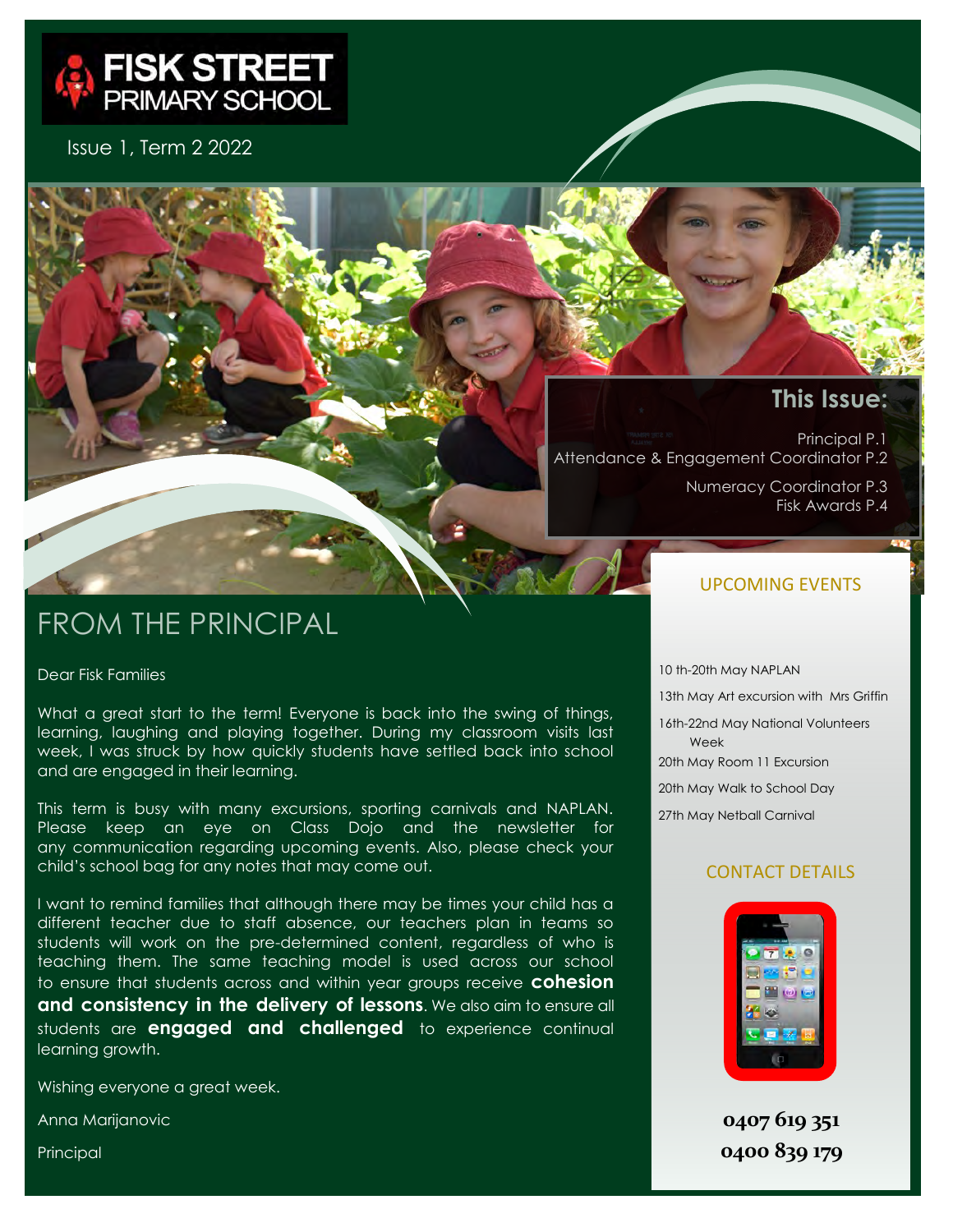# Attendance and Engagement

### Mr Trezise-Attendance and Engagement Coordinator

What is more important? Teaching content or teaching skills to students?

The staff at Fisk have been exploring this question and what it means for our teaching. Students need to know core content knowledge to be successful in life. This requires us to teach them how to learn it and make discoveries for themselves.

We need our students to have the skills to learn for themselves. This enables them to use these learning skills in a variety of situations.

What does this mean for our lessons?

We have a clear learning intention that we want our students to achieve in each lesson.

We also have a success criterion or a reference that students can refer to. This enables them to track how they are achieving the learning intention.

We then explicitly teach the content or the skills needed to achieve the learning intention.

We then plan and action key questioning to guide students to

explain the skills they did or justify their answers to have a deeper understanding of the content.

We provide feedback to students on the skills they are doing and the content they are learning.

Next step…What can you do as a parent/caregiver to help your child?

You can help instil in your child that 'effort' and 'how we do things' matter, not only the end outcome. An excellent place to start is through praise.

Recognising what they did when they were undertaking a task is vital. They need to acknowledge the 'skill' used to achieve the outcome. E.g. "I love how you held the pencil correctly to do such neat writing." "I like how you tidied your room by putting things away correctly." "Thanks for waiting patiently while I was talking."

Focusing on the skill you want your child to have rather than the outcome helps them develop these and lets them know what they need to do to succeed.

*Guitar Lessons*



*Homestead Excursion*



*Story Dogs*

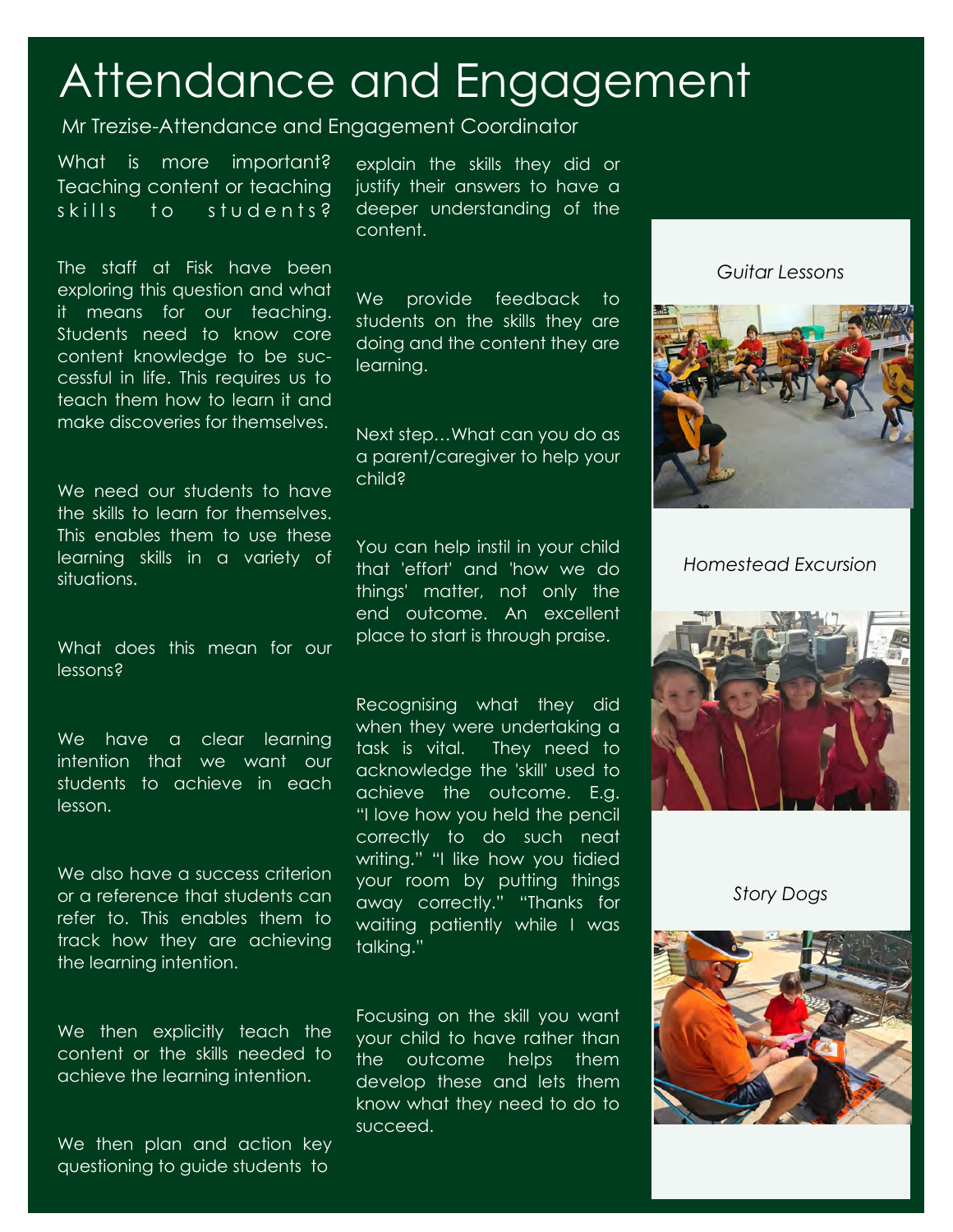*Belle and Tyler Room 7*



### *Natalia and Marley Room 6*



# A Great Start to the Term!

Peta Milne—Numeracy Coordinator

I would like to extend a big 'welcome back' to all of our families at Fisk Street Primary School. Term 2 is set to be an exciting term with lots of hands on learning activities planned across the school.

Students in all classes are excited about their mathematics learning and are becoming confident problem solvers. They are curious about how their learning connects to the world around them and love to share their achievements.

This Term students will be continuing their understanding of number, and diving into the learning pit with problems involving fractions, decimals and patterns.

# *Tyler and Khaleesi—Room 11*



# *Rylan and Shannon– Room 10*